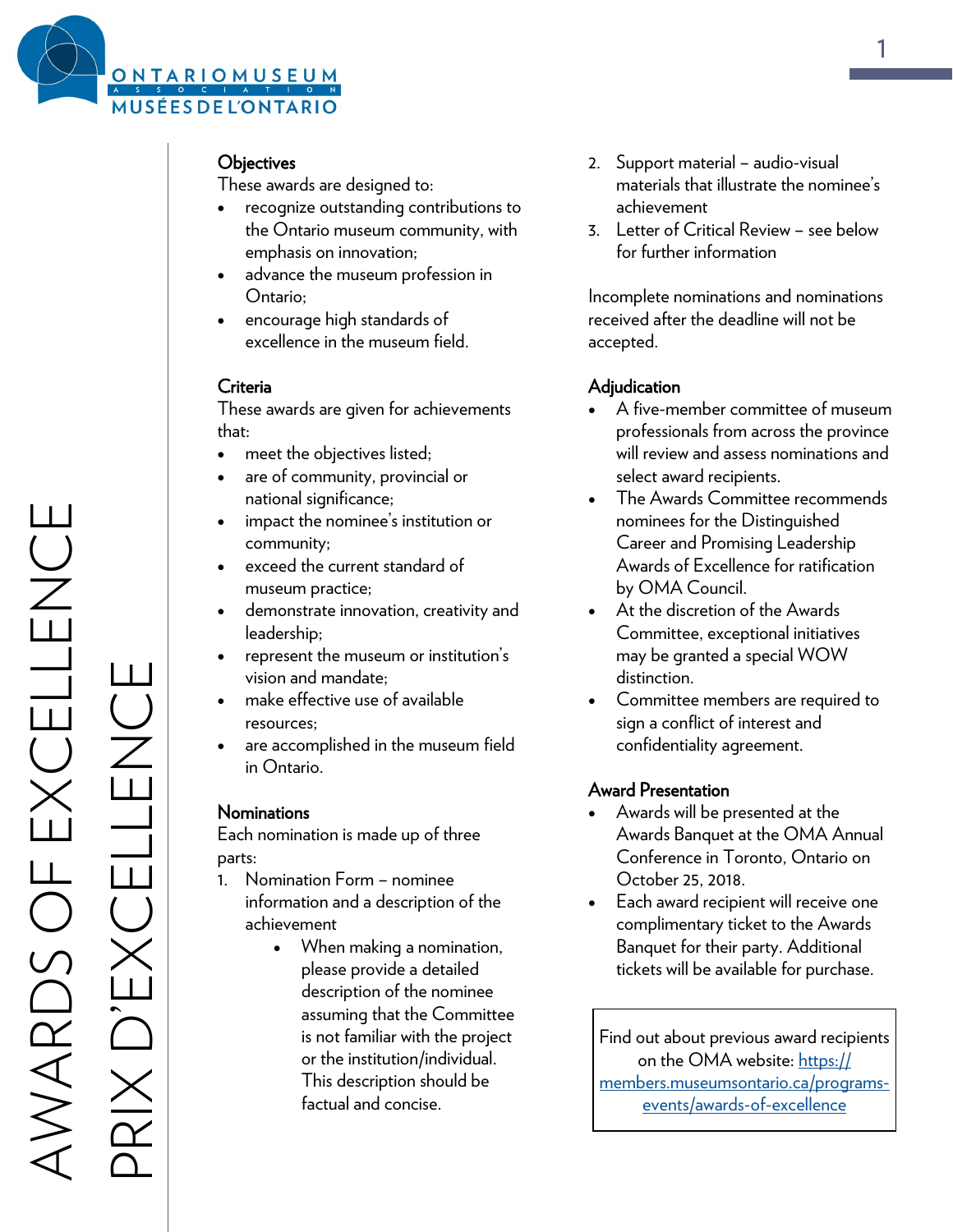

#### Nominator

- Nominees may nominate themselves or they may be nominated by another individual.
- Self-nominations are encouraged and expected for all Awards.
- The nominator does not need to be a member of the OMA.
- A seconder is not required.

#### Critical Reviewer

- May not be affiliated with the nominated project, institution or parent organization.
	- The Critical Reviewer must not benefit (materially or by reputation) from the nominee receiving the award.
- Does not need to be a member of the OMA.
- Must be an individual with professional knowledge and/or experience in the subject area of the nomination.

#### Letter of Critical Review

All nominations must include one Letter of Critical Review to be written by an individual with professional knowledge and/or experience in the subject area of the nomination and not affiliated with the nominated project, institution or parent organization. If you require assistance with identifying an appropriate person, please contact the OMA.

Please send the following link to the Critical Reviewer to submit their Letter: [https://members.museumsontario.ca/](https://members.museumsontario.ca/programs-events/awards-of-excellence/letter-of-critical-review-2018) programs-[events/awards](https://members.museumsontario.ca/programs-events/awards-of-excellence/letter-of-critical-review-2018)-of-excellence/ letter-of-[critical](https://members.museumsontario.ca/programs-events/awards-of-excellence/letter-of-critical-review-2018)-review-2018

#### Instructions to Critical Reviewers

A Letter of Critical Review is not simply a letter of support. It should focus on the quality of the nominated project and should clearly relate to the material submitted in the nomination (the nominator should supply a draft of the nomination to the Critical Reviewer). The letter is extremely important in the award adjudication process.

The Letter of Critical Review should not exceed 500 words. The Critical Reviewer should describe the process of how they carried out their assessment of the nominated project or individual, and provide a brief description of their qualifications outlining their professional knowledge and/or experience.

Areas to focus on in a Letter of Critical Review for a project nomination:

- **Scholarship**
- Innovation
- Quality of sources
- How the information was communicated to the public
- Contribution to a particular field of study, to museology, to the arts, etc.
- Outcomes of the project please be specific
- How the project strengthened the organization
- Areas of improvement that could have strengthened the project

Areas to focus on in a Letter of Critical Review for a Distinguished Career, Promising Leadership, or Volunteer Service nomination:

- Scholarship
- **Dedication**
- Innovation
- Significant contribution to the Ontario museum community
- Leadership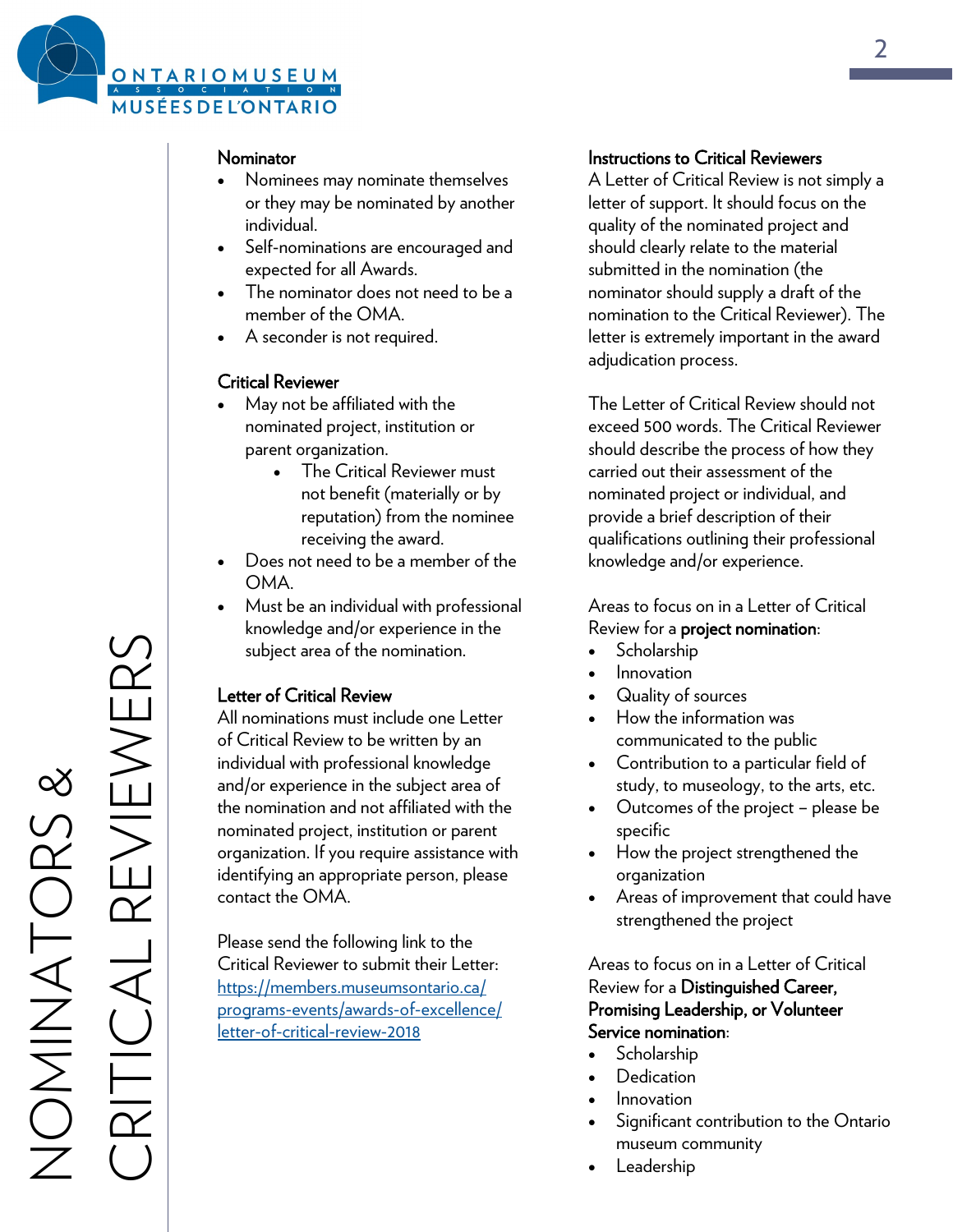

## Awards Recognizing Excellent Projects

Projects must have taken place within the 24 months prior to the nomination deadline.

## Eligible Nominees:

#### Individuals:

- must be Individual members of the OMA or affiliated with an Institutional or Commercial member of the OMA;
- may not be members of the Awards of Excellence Committee or the OMA Council;
- may be posthumously nominated.

#### Institutions:

 must be Institutional or Commercial members of the OMA.

#### Corporations:

 must be Commercial members of the OMA or the project must be a partnership with an Institutional member of the OMA.

#### Agencies:

 must be Institutional or Commercial members of the OMA.

# **Categories**

## Excellence in Community Engagement

The OMA Award of Excellence in Community Engagement recognizes projects that have increased the community's engagement with the museum or institution. Examples may include the development of meaningful volunteer involvement, impactful marketing or social media campaign, or the creation of effective partnerships.

#### Excellence in Exhibitions

The OMA Award of Excellence in Exhibitions recognizes the creation of an exhibit. Examples may include permanent, temporary, traveling or virtual exhibitions.

#### Excellence in Programs

The OMA Award of Excellence in Programs recognizes programming that creatively engages new audiences, or provides exemplary service to existing ones.

#### Excellence in Publications

The OMA Award of Excellence in Publications recognizes the creation of materials that are distinguished by their design & content. Examples may include books, catalogues, blogs, brochures, posters and other printed or digital materials.

#### Excellence in Special Projects

The OMA Award of Excellence in Special Projects recognizes innovative initiatives, or new approaches or techniques that advance the museum profession.

## The nomination form must be completed online:

[https://members.museumsontario.ca/](https://members.museumsontario.ca/programs-events/awards-of-excellence/nomination-projects-2018) programs-[events/awards](https://members.museumsontario.ca/programs-events/awards-of-excellence/nomination-projects-2018)-of-excellence/ [nomination](https://members.museumsontario.ca/programs-events/awards-of-excellence/nomination-projects-2018)-projects-2018

#### Please provide the following link to the Critical Reviewer:

[https://members.museumsontario.ca/](https://members.museumsontario.ca/programs-events/awards-of-excellence/letter-of-critical-review-2018) programs-[events/awards](https://members.museumsontario.ca/programs-events/awards-of-excellence/letter-of-critical-review-2018)-of-excellence/ letter-of-[critical](https://members.museumsontario.ca/programs-events/awards-of-excellence/letter-of-critical-review-2018)-review-2018

> Nomination Deadline: Friday, May 18, 2018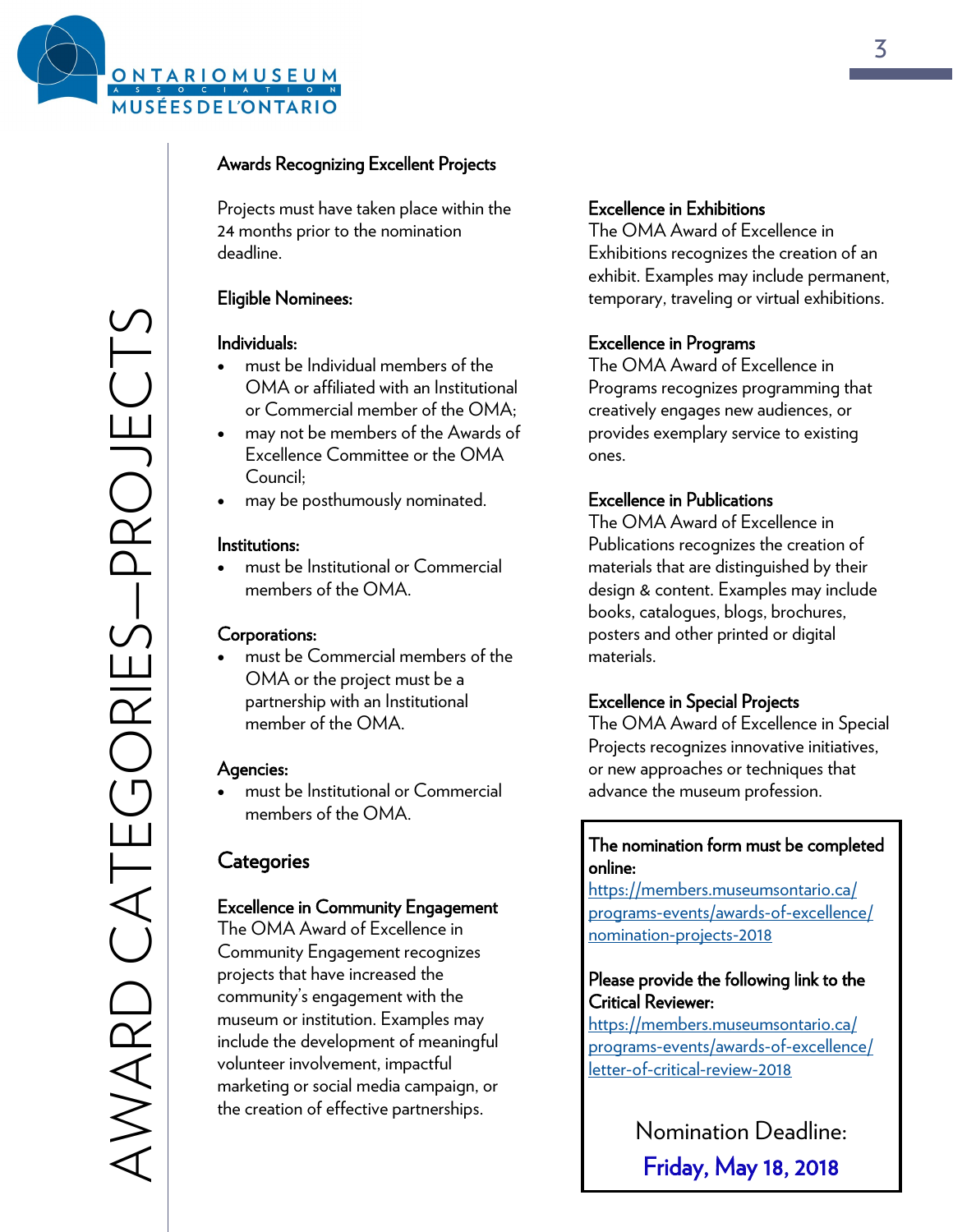

# The nomination form must be completed online:

[https://members.museumsontario.ca/](https://members.museumsontario.ca/programs-events/awards-of-excellence/nomination-projects-2018) programs-[events/awards](https://members.museumsontario.ca/programs-events/awards-of-excellence/nomination-projects-2018)-of-excellence/ [nomination](https://members.museumsontario.ca/programs-events/awards-of-excellence/nomination-projects-2018)-projects-2018

## Nominee Information

- 1. Name of nominee
- 2. Nominee's OMA membership number
- 3. Name of project
- 4. Institution
- 5. Daytime telephone
- 6. Email

#### Nominator Information

- 7. Name of nominator
- 8. Nominator's Institution (if applicable)
- 9. Daytime telephone
- 10. Email
- 11. Digital signature of Nominator
- 12. I, the Nominator understand and agree to allow the provided nomination information to be used and edited by the Ontario Museum Association for promotional purposes without further approval.

## Letter of Critical Review

- 13. Name of Critical Reviewer
- 14. I have sent this link to the Critical Reviewer (checkbox)

## Nomination Information

- 15. Award category
	- Community Engagement
	- **Exhibitions**
	- Programs
	- Publications
	- Special Projects
- 16. Provide a description of the project that answers the following questions:
	- What did the nominee do?
	- How was it accomplished?
	- Who was involved? Describe the participation of any partners
	- Who benefited?
	- Why was the project undertaken?
	- When did it take place?
	- Where did it take place and/or where did it have an impact?
- 17. Describe how the project exceeded current standards of museum practice and demonstrated innovation, creativity and leadership.
- 18. Explain how you measured the success of the project, what made it exceptional?
- 19. Audio-Visual Support Materials: these will be used to evaluate your nomination and to create presentations for the awards reception. Please check all that apply:
	- Print quality digital photographs \*required
	- Video \*recommended
	- Website
	- Media coverage
	- **Publications**
	- Evaluations/reports
- \*Up to 5 file uploads
- 20. Submission of additional AV support materials
	- By email
	- Hard-copies by mail (6 copies, will not be returned)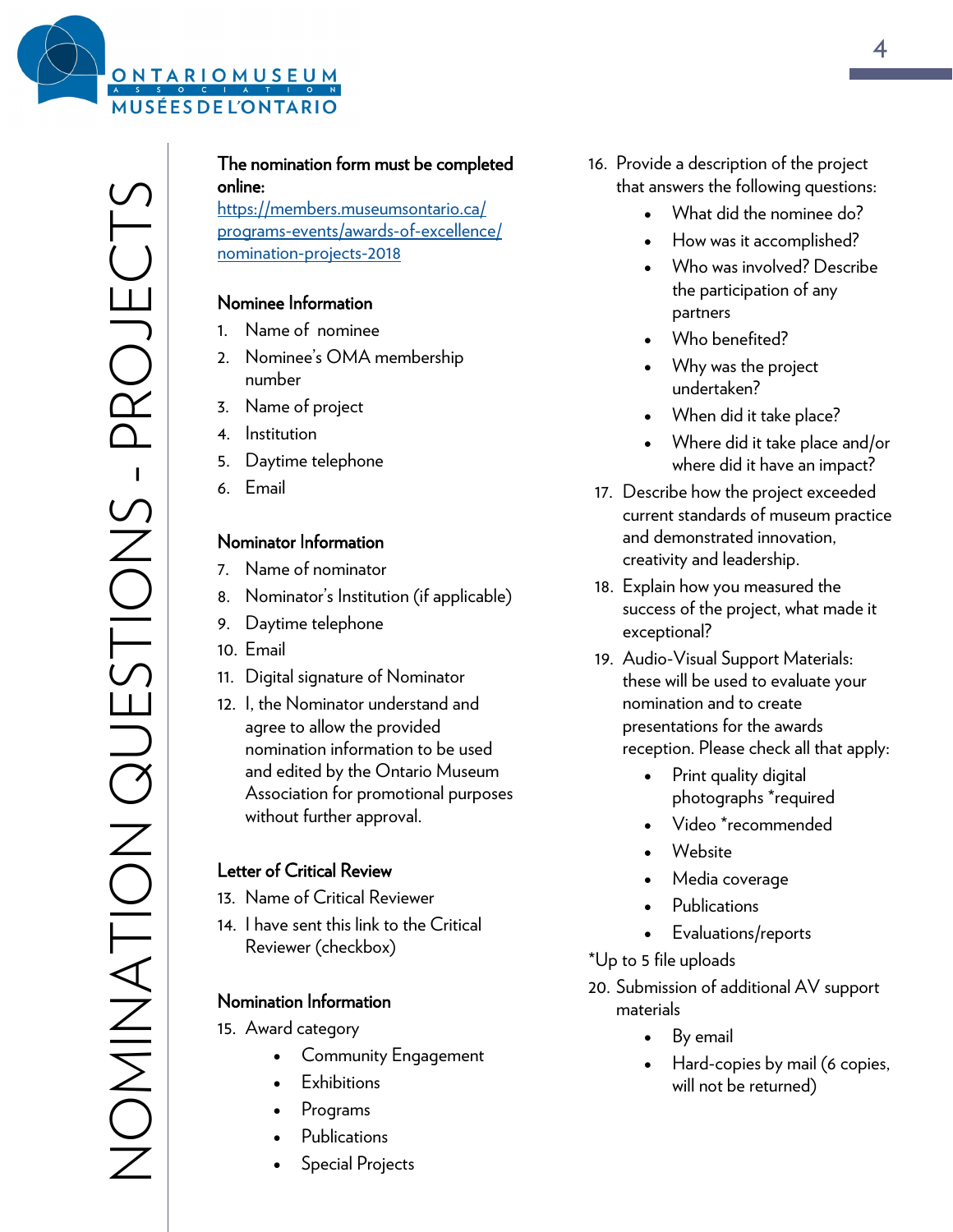

#### Eligible Nominees:

- must be Individual members of the OMA or be affiliated with an Institutional or Commercial member of the OMA;
- may not be members of the Awards of Excellence Committee or the OMA Council;
- may be posthumously nominated.

#### **Categories**

#### Distinguished Career Award of Excellence

The OMA Distinguished Career Award of Excellence will be presented to individuals who, over an extended period of time, have created a lasting and meaningful legacy in the Ontario museum community. Note: nominees in this category do not need to be at the end of their career to receive this award.

#### Promising Leadership Award of **Excellence**

The OMA Promising Leadership Award of Excellence will be presented to emerging professionals, of any position or institution, who have shown promising leadership within the museum community. An emerging professional is an individual within the first ten years of their professional career.

#### Volunteer Service Award of Excellence

The OMA Volunteer Service Award of Excellence will be presented to individuals who have made a significant contribution to a museum or museums through volunteer work.

#### The nomination form must be completed online:

[https://members.museumsontario.ca/](https://members.museumsontario.ca/programs-events/awards-of-excellence/nomination-individuals-2018) programs-[events/awards](https://members.museumsontario.ca/programs-events/awards-of-excellence/nomination-individuals-2018)-of-excellence/ [nomination](https://members.museumsontario.ca/programs-events/awards-of-excellence/nomination-individuals-2018)-individuals-2018

#### Please provide the following link to the Critical Reviewer:

[https://members.museumsontario.ca/](https://members.museumsontario.ca/programs-events/awards-of-excellence/letter-of-critical-review-2018) programs-[events/awards](https://members.museumsontario.ca/programs-events/awards-of-excellence/letter-of-critical-review-2018)-of-excellence/ letter-of-[critical](https://members.museumsontario.ca/programs-events/awards-of-excellence/letter-of-critical-review-2018)-review-2018

Nomination Deadline: Friday, May 18, 2018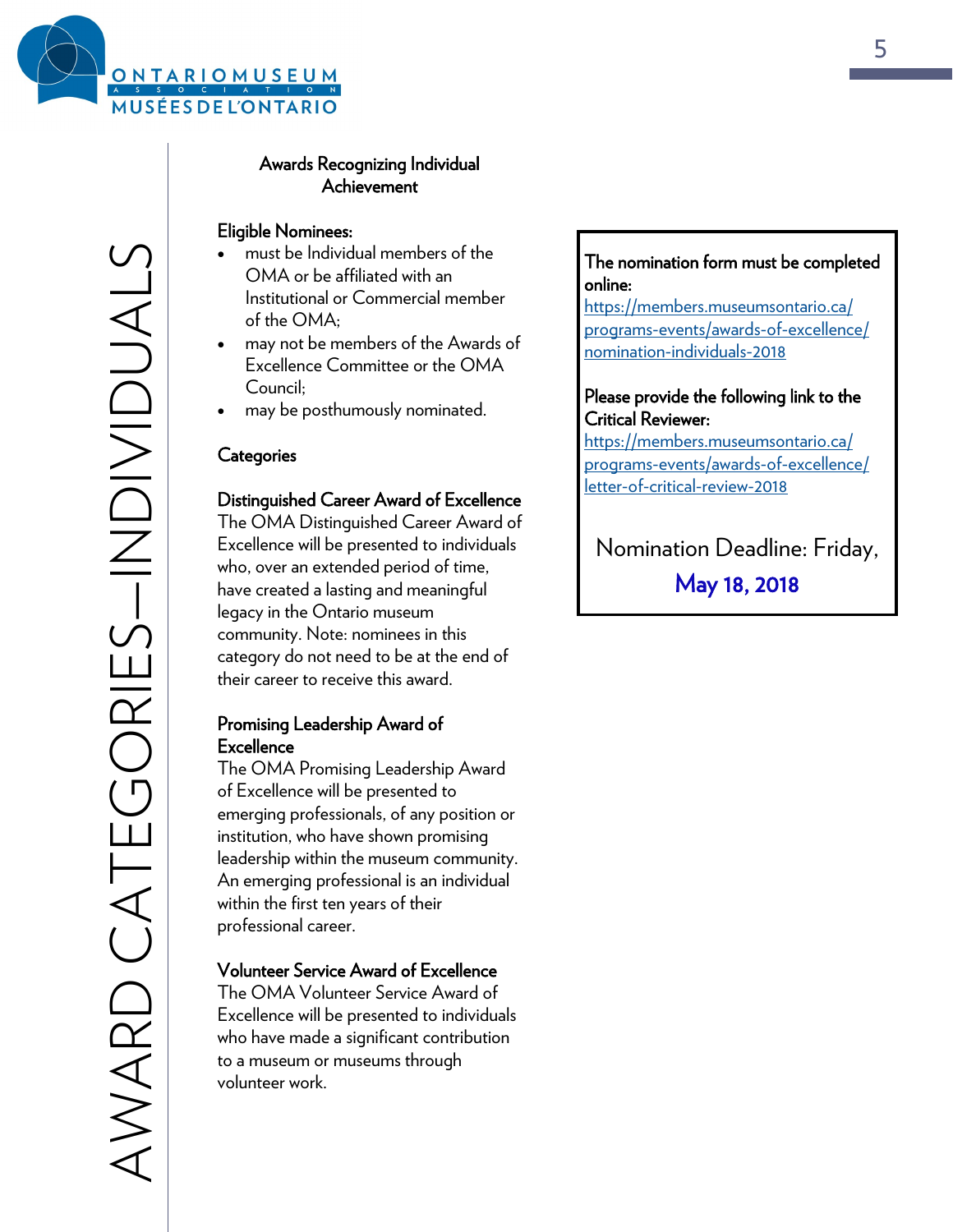

## The nomination form must be completed online:

[https://members.museumsontario.ca/](https://members.museumsontario.ca/programs-events/awards-of-excellence/nomination-individuals-2018) programs-[events/awards](https://members.museumsontario.ca/programs-events/awards-of-excellence/nomination-individuals-2018)-of-excellence/ [nomination](https://members.museumsontario.ca/programs-events/awards-of-excellence/nomination-individuals-2018)-individuals-2018

#### Nominee Information

- 1. Name of nominee
- 2. Nominee's OMA membership number
- 3. Institution
- 4. Daytime telephone
- 5. Email

#### Nominator Information

- 6. Name of nominator
- 7. Nominator's Institution (if applicable)
- 8. Daytime telephone
- 9. Email
- 10. Digital signature of Nominator
- 11. I, the Nominator understand and agree to allow the provided nomination information to be used and edited by the Ontario Museum Association for promotional purposes without further approval.

#### Letter of Critical Review

- 12. Name of Critical Reviewer
- 13. I have sent this link to the Critical Reviewer (checkbox)

## Nomination Information

- 14. Award category
	- Distinguished Career
	- Promising Leadership
	- Volunteer Service

## *Distinguished Career*

- 15. In 1,000 words or less, provide a description of the nominee, including:
	- Career path
	- Major accomplishments
	- Examples of leadership and mentorship
	- Impact and legacy in the museum field

#### *Promising Leadership*

- 16. In 1,000 words or less, provide a description of the nominee, including:
	- Career path
	- Major accomplishments
	- Examples of leadership
	- Future aspirations

#### *Volunteer Service*

- 17. In 1,000 words or less, provide a description of the nominee, including:
	- Volunteer roles
	- Major accomplishments
	- Impact on the museum
- 18. Audio-Visual Support Materials: these will be used to evaluate your nomination and to create presentations for the awards reception. Please check all that apply:
	- Print quality digital photographs \*required
	- Video \*recommended
	- Website
	- Media coverage
	- Publications
	- Evaluations/reports
- \*Up to 5 file uploads
- 19. Submission of additional AV support materials
	- By email
	- Hard-copies by mail (6 copies, will not be returned)

INDIVIDUALS